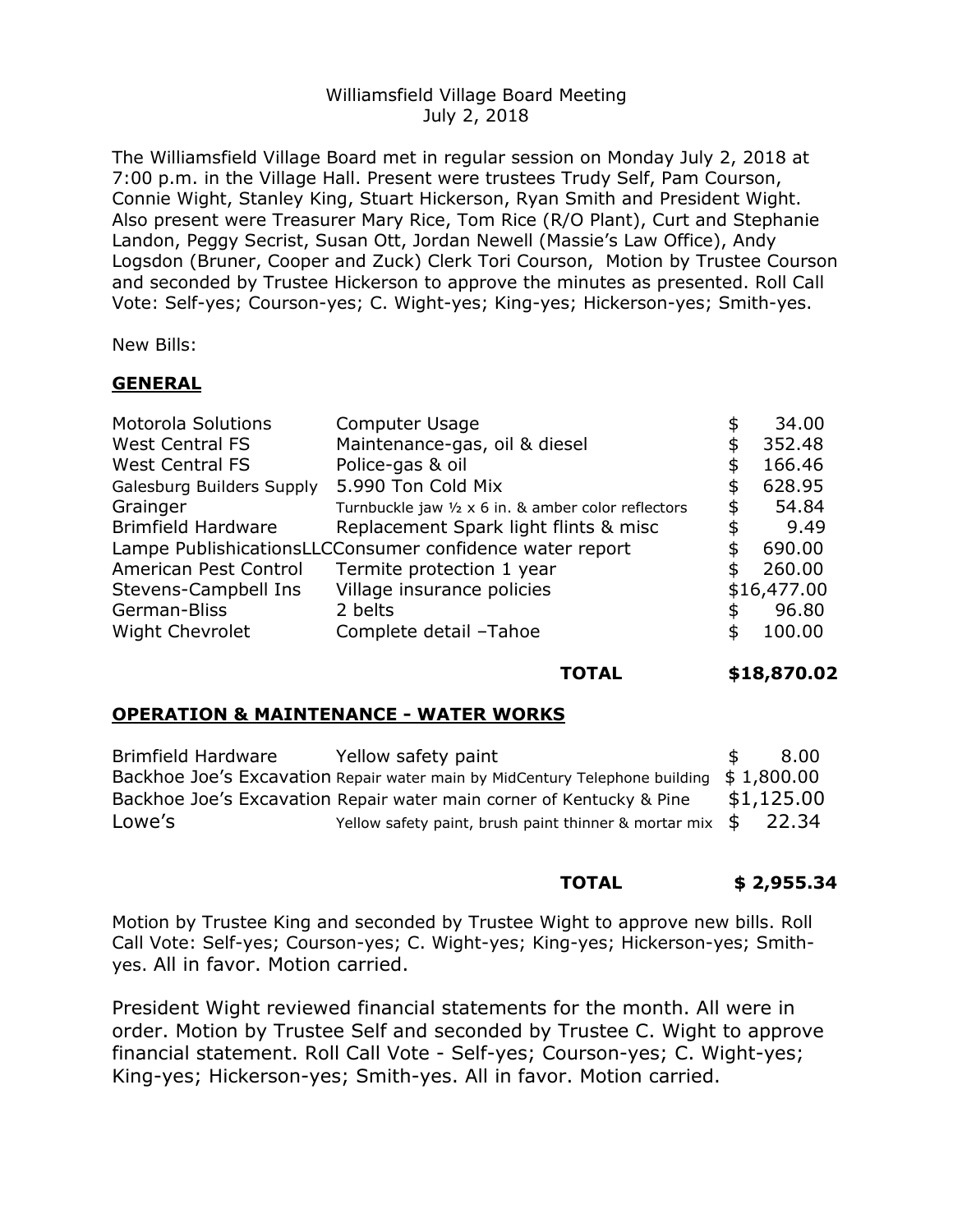Public Comment: President Wight addressed Susan Ott;s previous concern regarding the property line by the RO building and her property. The Village is going to work with Mark and Susan Ott to make sure everyone who is working on the old water house are aware of where the property line lies. Peggy Secrist stated her concerns about the alley being vacated and wants to retrieve Rick's Secrist's personal items out of the Village's garage. Treasurer Mary Rice found a bulletin board for \$368.85 for the outside of the Village Hall and the Board wants to ask the Township if they will split the cost.

Correspondence: The Village Board is starting to receive letters from residents and businesses about their health concerns with the old water lines. The letters will be submitted to WIRC when the water grant is applied for. We encourage anyone with concerns to please submit a letter.

Maintenance: The maintenance department has been mowing, spraying weeds and patching holes on the streets. They had to do some work on the batwing on the mower. One of the culverts that they cleaned out still has standing water during a hard rain. There is a possible crushed tile on Gale Street that is stopping the drainage flow. Trustee King is going to contact Mitch Daly about getting a camera to look through the drain to see right where the problem is.

Police Report: The following calls for service were handled by the police department for the month of June:

| <b>Burglary</b>            | Unfounded         |
|----------------------------|-------------------|
| (2) ATV complaint          | Report on File    |
| Stray dog                  | Gone on arrival   |
| Suspicious vehicle         | Unable to locate  |
| Alarm                      | Bank (accidental) |
| Neighbor dispute           | No report         |
| Check well                 | Report on file    |
| Service other agency       | No report (GPD)   |
| Dog bite                   | Report on file    |
| Suspicious subjects (park) | Report on file    |
|                            |                   |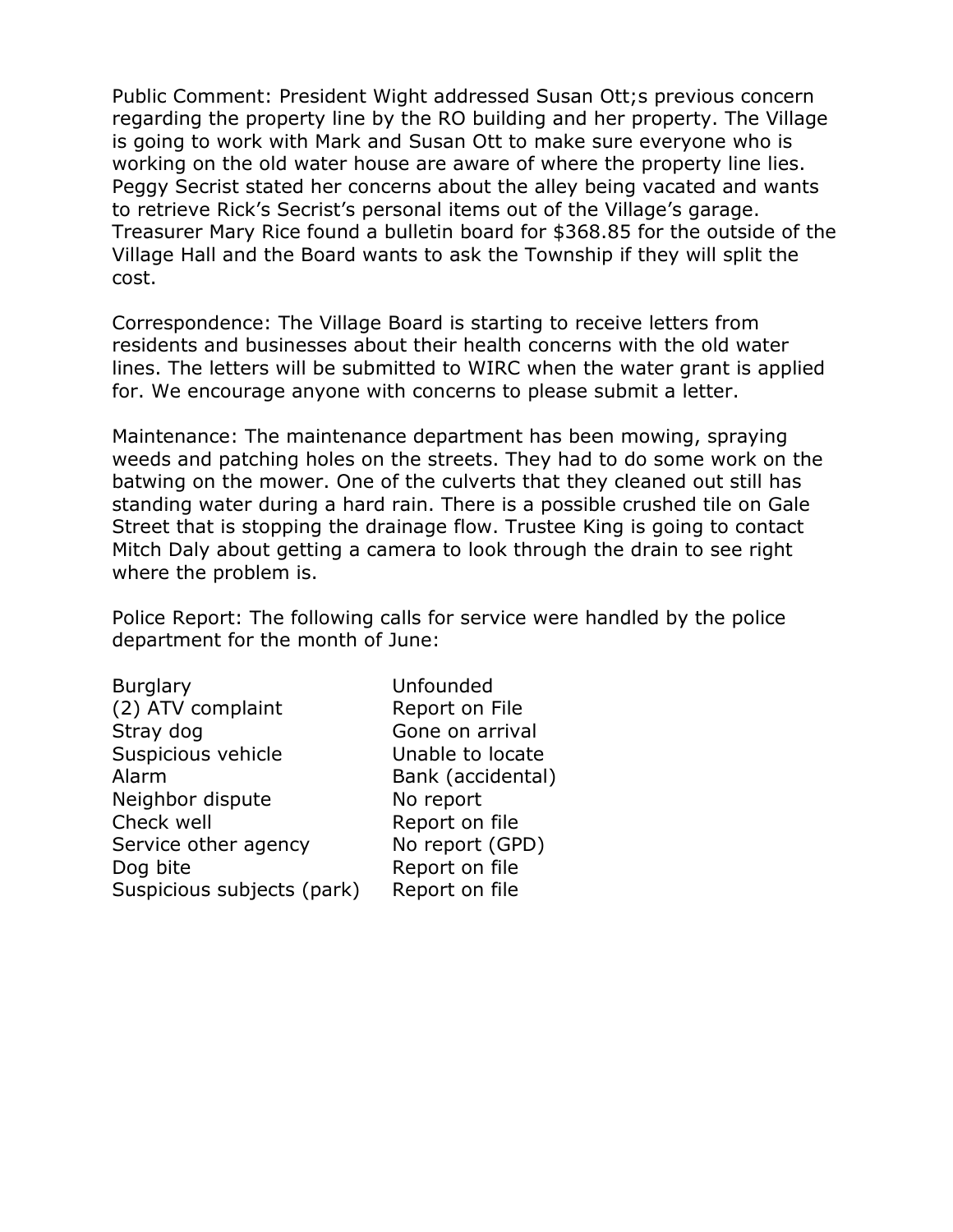# **Citations issued in June:**

| <b>Violations</b>           | <b>Citations</b> | Warnings |
|-----------------------------|------------------|----------|
| Seatbelt                    |                  |          |
| Speeding                    |                  |          |
| Disobeyed Stop Sign         |                  |          |
| <b>Ordinance Violations</b> |                  |          |
| Other                       |                  |          |

Park Report: Trustee Courson spoke on behalf of the parks association-Thanks to the many volunteers, much progress was made installing the new playground equipment. The next project is to install arboretum tags as soon as Breedloves has the signs ready and to install disc golf signs as soon as the printer has them ready. They will be planting a pine tree to be decorated at Christmas in memory of Charlie Thompson and the bank sponsorship at the lighting of the park. The skylight in the restroom, the doors and the signs were vandalized. A police report was made and Stevens-Campbell Insurance was contacted. The deducible is \$1,000 which will be more than the cost of replacing the skylight. The ice cream social was a success. Thank you to all who attended and donated.

Water Report: Tom Rice stated the old water house demo has been done. The next step is to purchase and lay blocks for \$4,200, install 2 doors for \$1,500 and install roof for \$2,500. Motion by Trustee King and seconded by Trustee C. Wight for the water department to move forward with the costs to finish the water house and storage area. Roll Call Vote - Self-yes; Coursonyes; C. Wight-yes; King-yes; Hickerson-yes; Smith-yes. All in favor. Motion carried. Old, unused copper was sold for \$323 that was in the old water house. Rick Lafollette gave a \$1,000 credit for not having to tear down the entire building. They flushed the water hydrants throughout town.

Street Report: Andy Logsdon with Bruner, Cooper and Zuck has been working on the EPA loan and water grant with WIRC to replace most of the Village's old water lines. There is an addition \$12,000 engineering fee that will be due in August for a planning report; which included why, what how the project will be financed, flow testing and a model of how everything will be up to code. The fire protection requires water lines to be 6 inches wide and the Village has very few lines that are up to code. The entire project is going to be approximately 1.5 million. EPA will require the Village to raise water rates. President Wight stated the water lines are only going to continue to get worse and break more often, causing water shut offs and boil orders. Motion by Trustee King and seconded by Trustee C. Wight to move forward with the EPA loan and the \$12,000 additional engineering fee. Roll